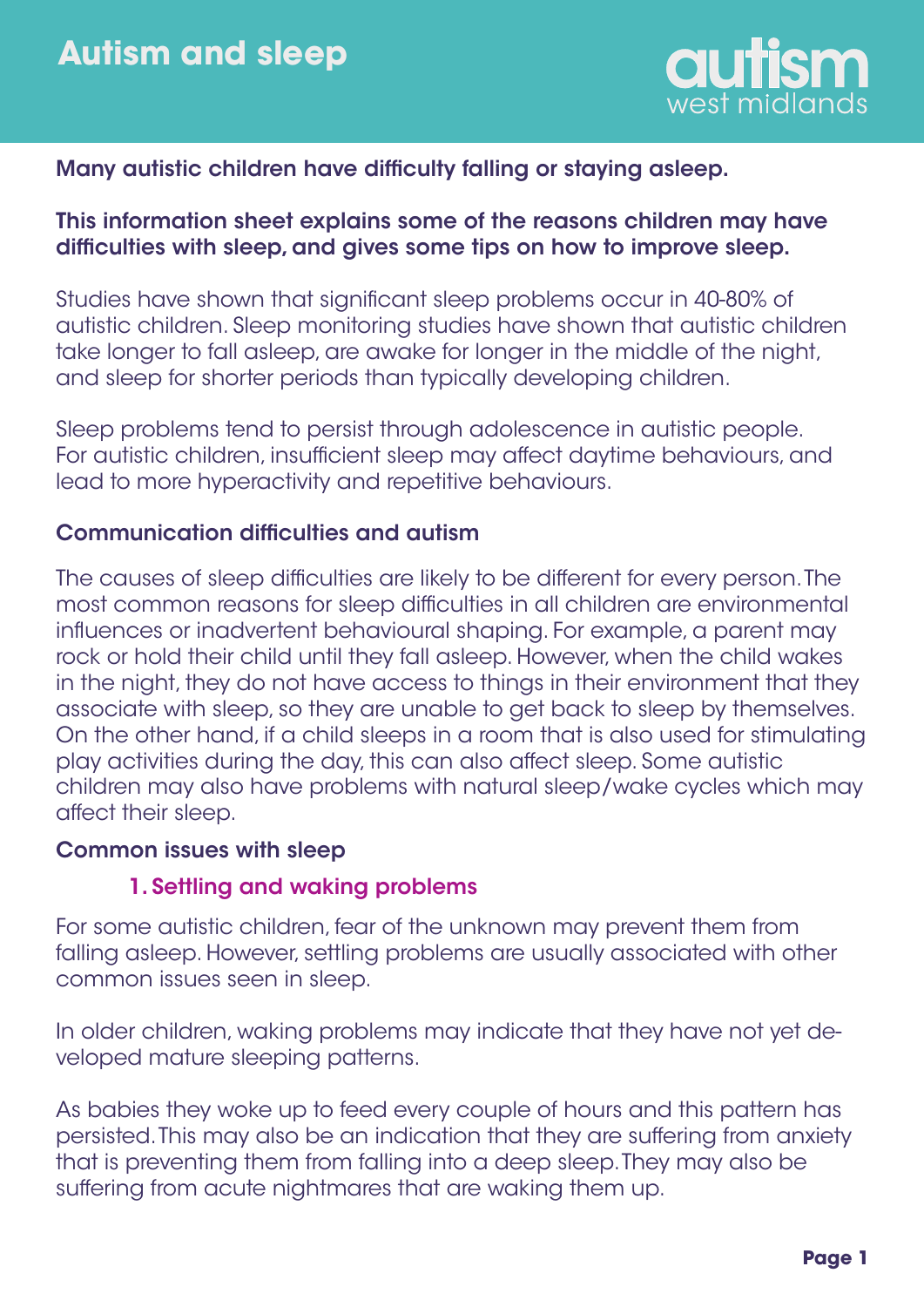

# 2. Social cueing problems

Social cueing is learning why and in what order things should happen. Autistic children may not make the connection between their family going to bed and their own need to sleep. Some children may also find the transition from sleeping in their parent's bedroom to sleeping in their own bedroom difficult due to anxieties associated with change.

## 3. Sensory issues

There are many sensory issues associated with sleep. Sensitivity to sound, touch, and visual stimuli can be distracting and distressing and can affect the process of falling asleep. Light flooding into the room or noises caused by doors or beds may create sensory issues for autistic children.

#### 4. Food and Drink

Having caffeinated drinks like tea, coffee, or coke close to bedtime might disturb sleep. Gastrointestinal problems may also cause discomfort during sleep.

## 5. Hypersomnia

If somebody is sleeping for longer than expected, they may have hypersomnia. Some autistic children may want to spend longer in their beds or bedroom because it is a place where they feel relaxed or comfortable.

Older children and teenagers may be experiencing more serious difficulties motivating themselves. They may have fears about the day ahead, or may be experiencing depression. Excessive sleep in teenagers could indicate psychological problems, so it may be worth talking to your GP.

## Common issues with sleep

#### 1. Explain sleep

Some children have difficulty understanding what sleep is and why they need to sleep. You can explain to your child that they need sleep to rest their bodies and to help them grow. You may need to use visual guides or social stories to explain more about sleep. It is important that they know that everybody needs sleep every day, and that there are certain times when we all go to sleep.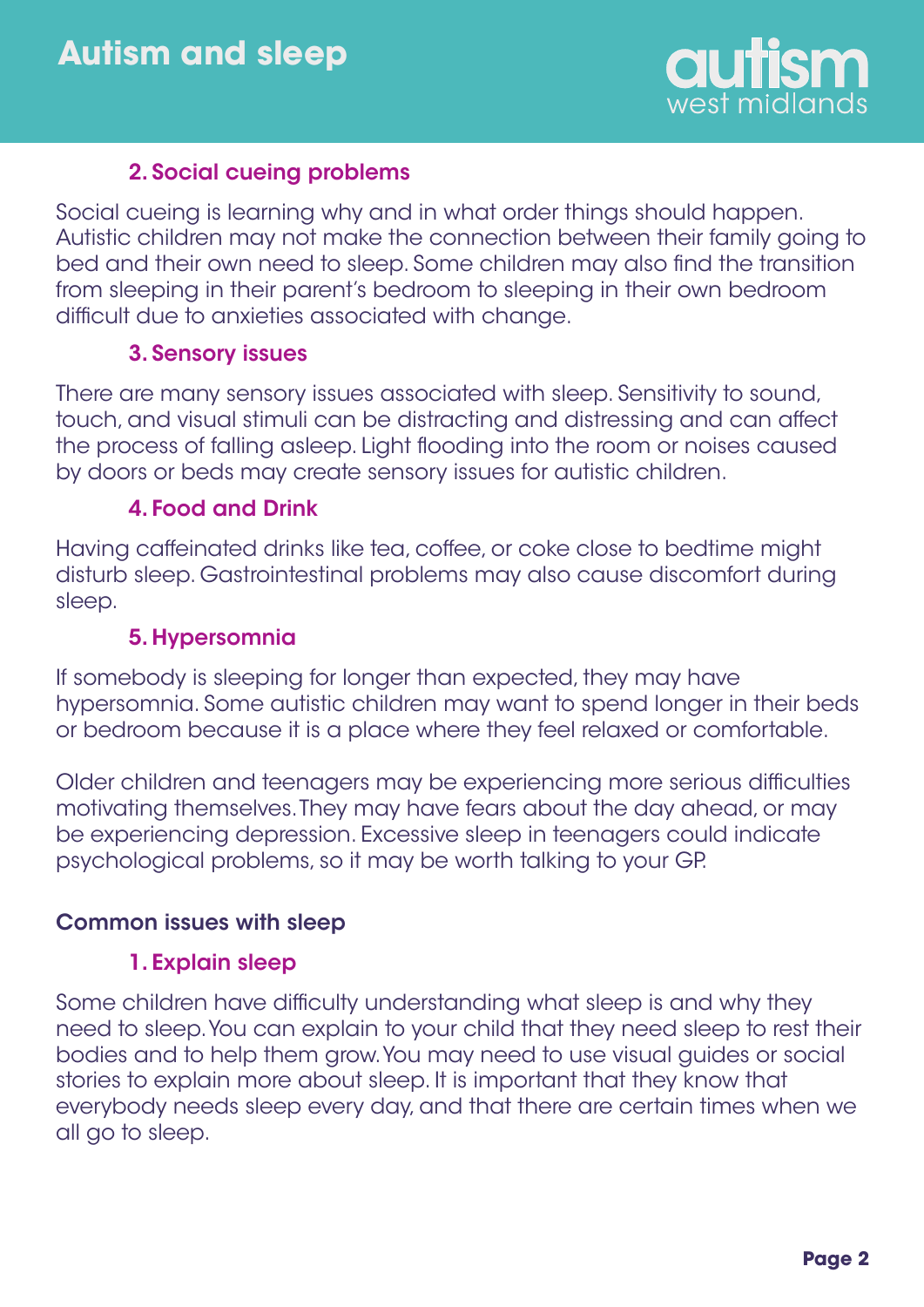

## 2. Keep a sleep diary

A sleep diary is an excellent way of tracking the length and quality of sleep. It is also a useful way of seeing if any routines, behavioural modifications, or dietary changes that you are trying are working. A sleep diary should include as much accurate detail as possible about a night's sleep. Useful information to put in a sleep diary includes:

- What time your child went to bed and what time they got up •
- The total number of hours that they were asleep •
- How easily your child fell asleep •
- How many times, and for how long, they woke up during the night •
- How they felt when they woke up and how they felt during the day (for example, if they felt sleepy in the afternoon) •
- Their bedtime routine •
- Their diet and exercise for the day. •

Sleep diaries can help professionals involved in your child's life, like teachers, GPs, and social workers. Make sure that you keep the diary for at least two weeks so you can see any patterns.

For more able children, sleep diaries can also be used as a visual reminder of their sleeping patterns. They can be used to offer incentives, such as a treat for not getting out of bed for three nights in a row.

## 3. Establish a routine

Routines can be extremely helpful for autistic children. They allow the child to feel safe and in control, and they can help to remove any anxieties about change or surprise. A good bedtime routine should include calming and relaxing activities, as well as important everyday activities such as washing, going to the toilet, and brushing your teeth. It can also include activities specifically related to your child, like reading a favourite story or listening to calming music.

It might be useful to present the routine visually with different pictures of each activity. You can include as much detail as you think is necessary (going up the stairs, closing the curtains, turning off the light, climbing into bed). For some children it may also be useful to build in some time to prepare for the next day, like getting their school uniform ready and packing a school bag.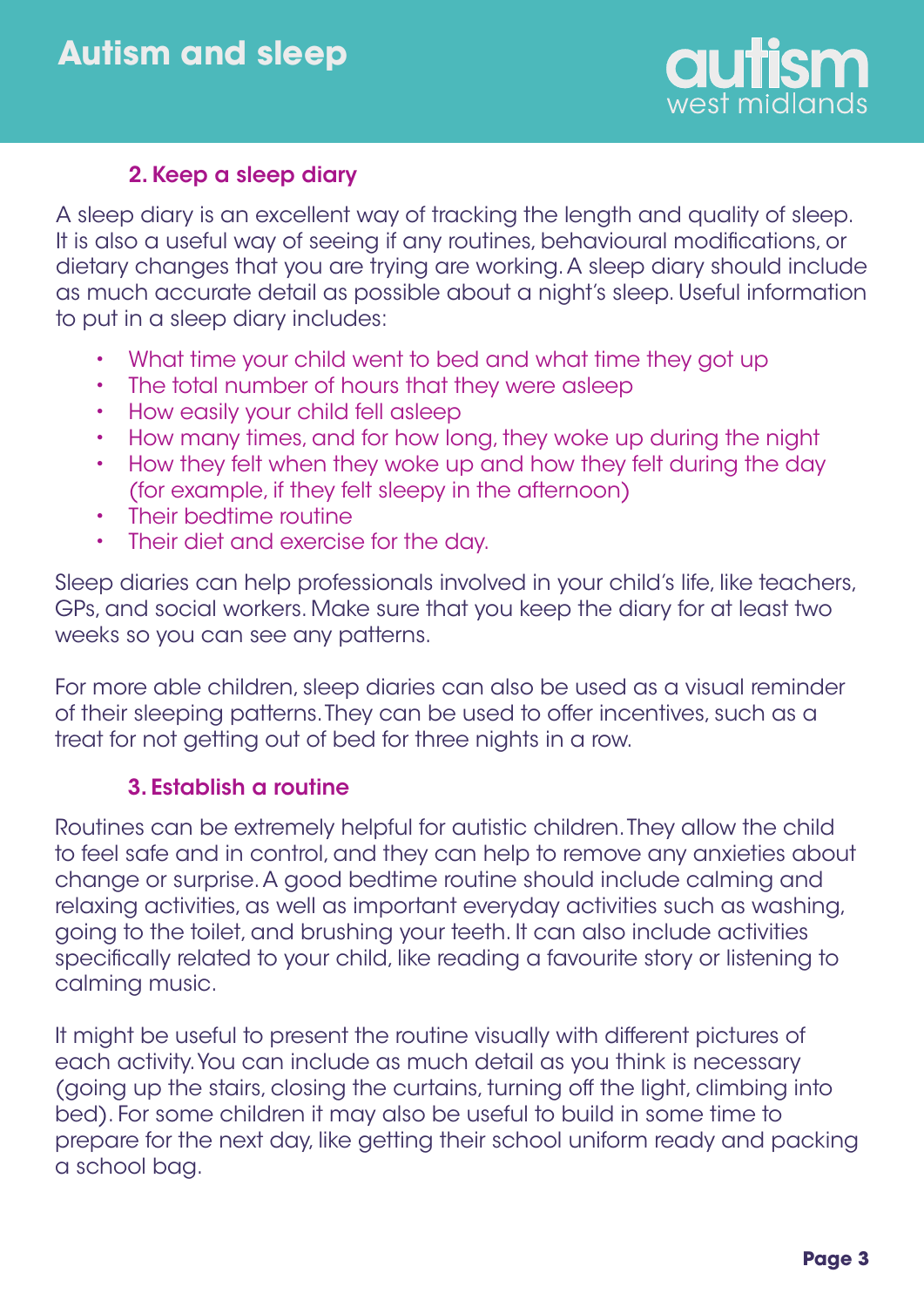

It is important to remember that a routine needs to be consistent and followed every day. Set realistic and specific bedtime and waking up times and stick to them. Try to follow the routine during the weekend and holidays as well. Create a routine that can easily be followed anywhere; activities such as playing in a particular room are not easy to do when you are away from home.

## 4. Relaxation

Some autistic children may start to feel anxious as bedtime approaches, and they may not be able to communicate how they are feeling. This is where relaxation techniques can be helpful. Not all of them will suit each child, so you may have try a few before finding one that works.

Some examples include:

- A gentle foot, hand, or scalp massage •
- Quiet time before bed •
- Listening to calm, soothing music •
- Gentle lighting in the bedroom •
- Setting some time aside for your child to talk about their day and to write down any worries that they might have •

Relaxation before bedtime also includes removing any stimulating or energetic activities from a child's routine. Lively exercise shortly before bedtime is likely to make a child more alert and will not help to relax them. Similarly, stimulating activities such as watching television, listening to loud music, or playing video games are also not good for creating a calm and relaxed mood before bedtime. It is important that a child associates their bed with sleep, so make sure that they do not use their bed for these activities.

# 5. Make sleep more comfortable

The sensory problems associated with autism mean that some children may find their bed or their bedroom an uncomfortable place to be. This might make it much harder for a child to fall asleep.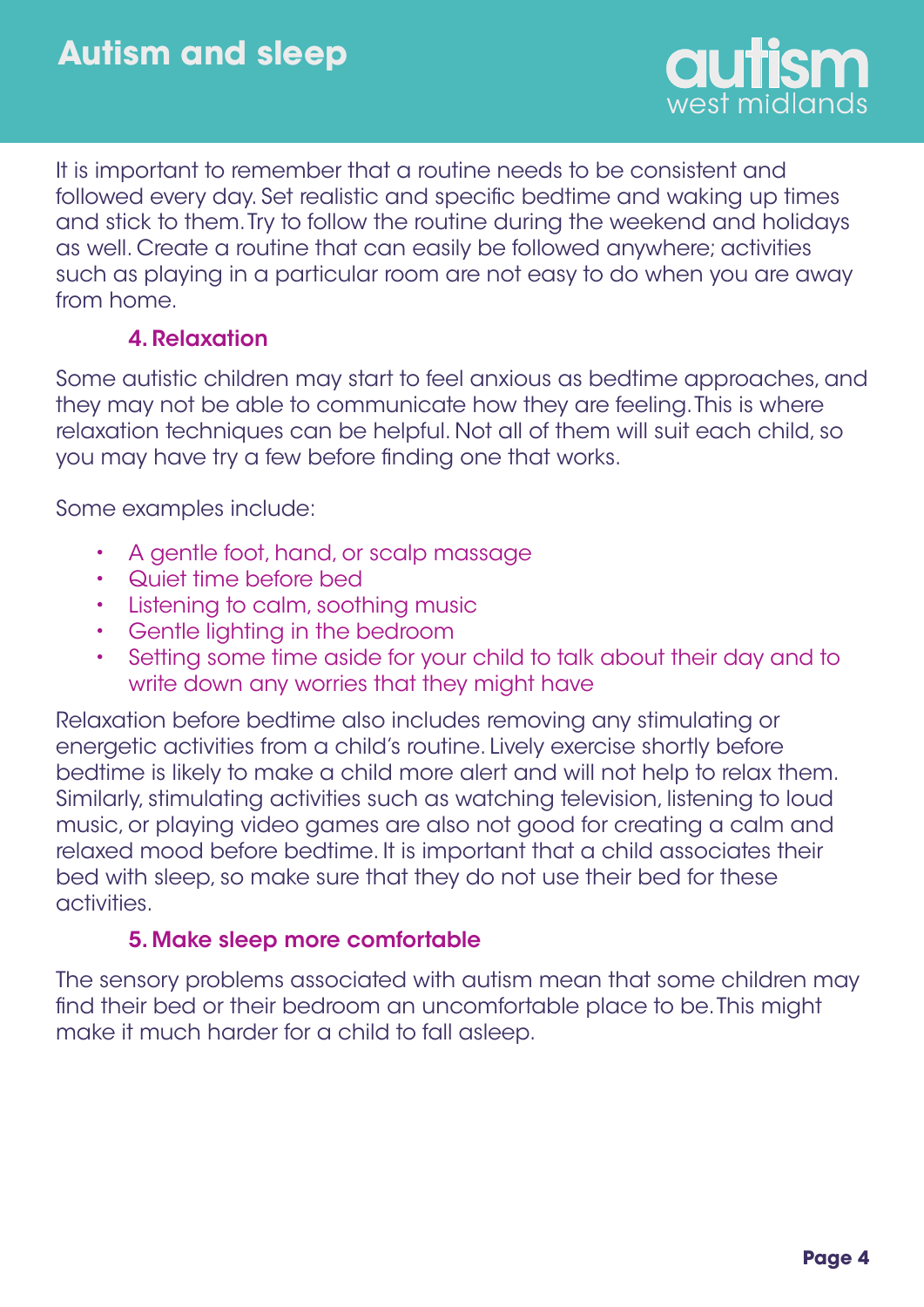

There are a number of things that you can do to help limit any sensory issues associated with sleep:

- Use dark curtains or black-out blinds to block out any light. •
- Use a thick carpet to reduce noise and make sure that doors are firmly shut. Try to make sure that a child's bedroom is in a quiet area of the house, and consider moving their bed away from a wall if there are any noises coming through the wall. •
- You could consider using ear-plugs if noise continues to be a problem. •
- Remove any distractions such as toys or pictures on the wall (unless your child finds these relaxing). •
- Remove any labels from pyjamas and bedding. Some children may also have problems with elastic in clothes. Make sure that they are wearing pyjamas that they find comfortable. •
- Consider using a weighted blanket. These are made from a thick material with beanfilled pockets. They can help children to feel their movements better without being too restrictive. •

# 6. Diet

Avoid letting your child drink caffeinated or sugary drinks like teg, coffee, cola, energy drinks, or any drinks that contain a lot of sugar in the hours before they go to bed. It is also a good idea to try and avoid any foods that may be causing wind or constipation, as the discomfort caused by this may be an important factor in disturbed sleep.

If eating and drinking is part of your child's bedtime routine, it may be quite stressful to suddenly change this. It may be more practical to slowly phase out certain foods or drinks, or to replace them with alternatives like decaffeinated tea or coffee.

# **Medication**

Behavioural interventions and practical solutions to sensory problems are the best way to address any difficulties that your child has with sleeping.

However, in some cases these may not work and the next step may be to try medication. Treating sleeping problems in children using medication is seen as a last resort as it may become habit-forming and it rarely tackles the root cause of the problem.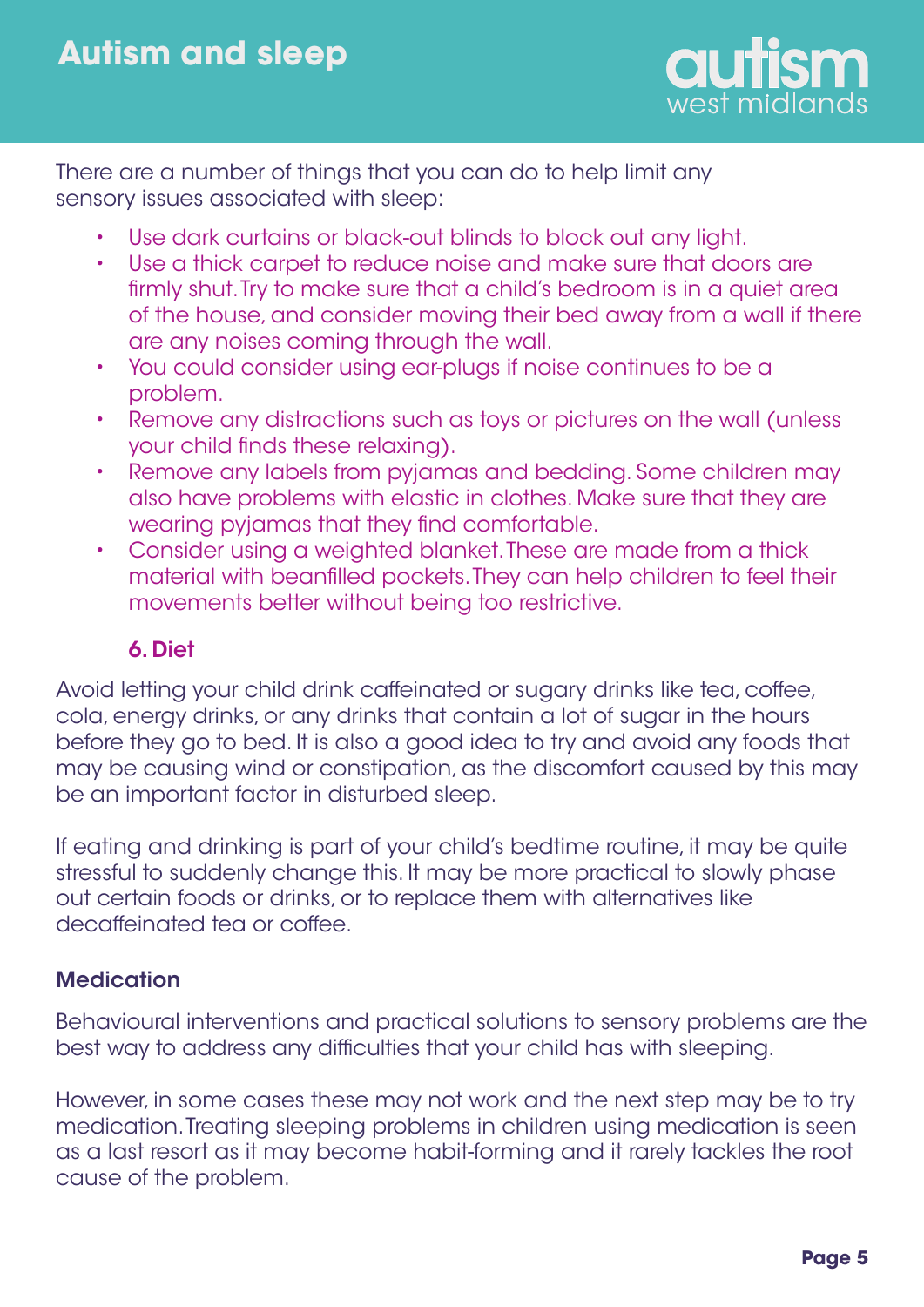

Some studies have linked the hormone melatonin with sleeping patterns. Melatonin supplements are available on prescription in the UK. You should consult your GP for more information on melatonin. There are also some foods that are rich in melatonin, such as oats, rice, sweetcorn, tomatoes, plums, and brazil nuts. However, there is no research that clearly links a melatonin-rich diet with improved sleep in children.

If you feel that you child's health is becoming adversely affected by poor sleep, a GP may be prepared to prescribe medication. You should always consult your GP before giving your child any supplement or medication, as they will be able to address your case on a one-to-one basis and decide on the best course of action.

Some health food stores also offer 'natural' remedies that claim to be able to treat insomnia and other sleeping difficulties. It is important to consider the impact that these treatments may have on any medication that your child is currently taking. Always consult your GP before giving your child a 'natural' or 'alternative' remedy.

If you do use medication to help treat sleeping difficulties, it is important to maintain any behavioural approaches that you are using. This will help your child to maintain a healthy sleeping pattern when they stop using the medication.

# **Medication**

Behavioural interventions and practical solutions to sensory problems are the best way to address any difficulties that your child has with sleeping.

However, in some cases these may not work and the next step may be to try medication. Treating sleeping problems in children using medication is seen as a last resort as it may become habit-forming and it rarely tackles the root cause of the problem.